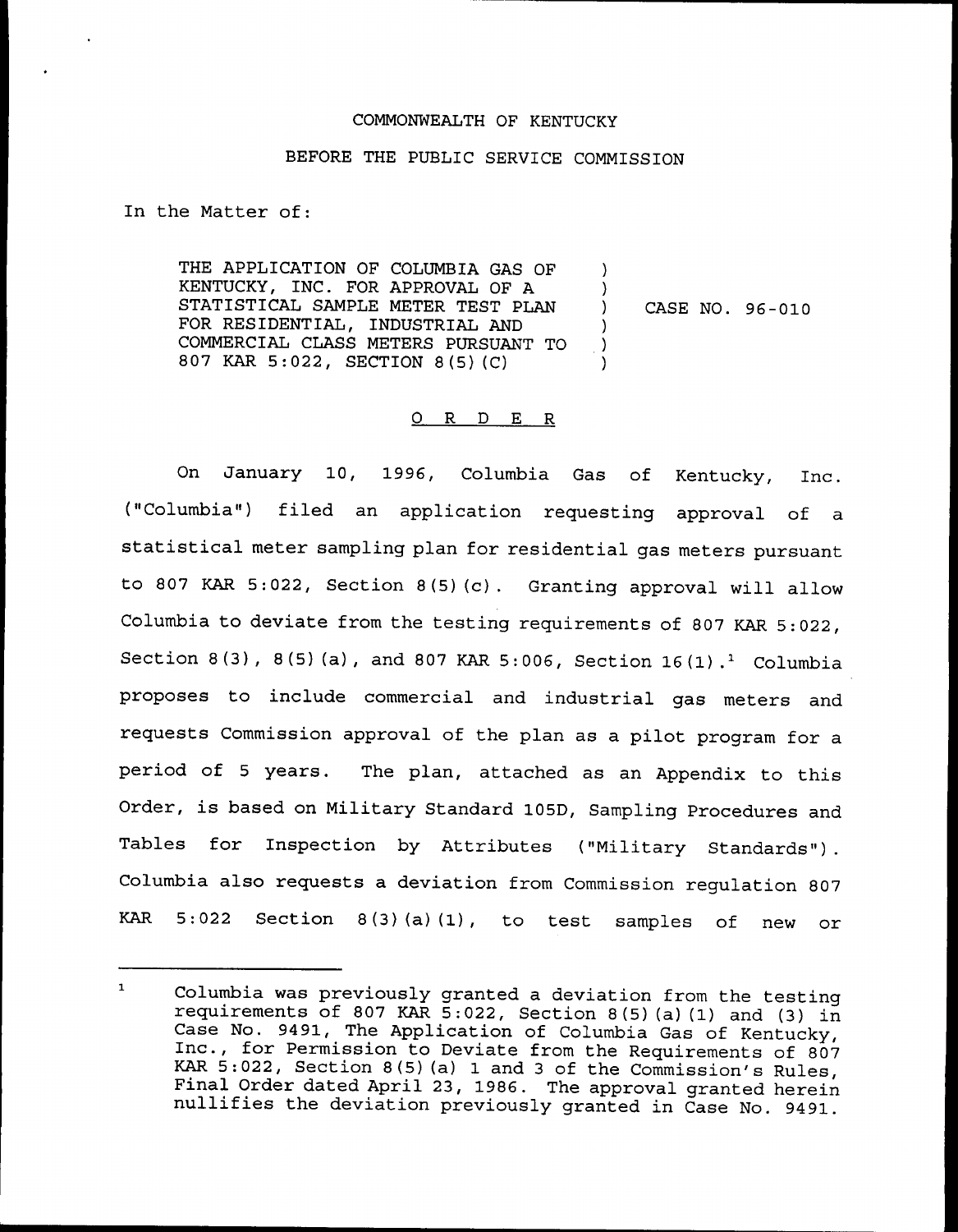remanufactured gas meters under the terms of the plan in lieu of 100 percent testing required under the regulation.

After consideration of the record and being otherwise sufficiently advised, the Commission finds that Columbia's plan should be accepted for a pilot period of <sup>5</sup> years and, further, that Columbia's requested deviation from 807 KAR 5:022, Section  $8(3)(a)(1)$ , should be granted.

Columbia estimates annual savings of \$362,000 from implementing the sampling test plan, as compared to the costs of current periodic testing.

Columbia states that the safety inspection of a customer' service line at the time a meter is removed will continue under the new plan.

Columbia should file an annual report with the Commission which would include at minimum identification and test results of each control group, test results for the new meters including the manufacturer's test records, evaluation and analysis of the data, corrective actions taken for the groups that do not meet the criteria, cost savings, safety measures, and overall efficiency of the plan.

IT IS THEREFORE ORDERED that:

1. Columbia's request for approval under <sup>807</sup> KAR 5:022, Section 8(5)(c), of its statistical sampling plan for testing gas meters is granted for a period of <sup>5</sup> years from the date of this Order. The approval granted herein constitutes a deviation from

 $-2-$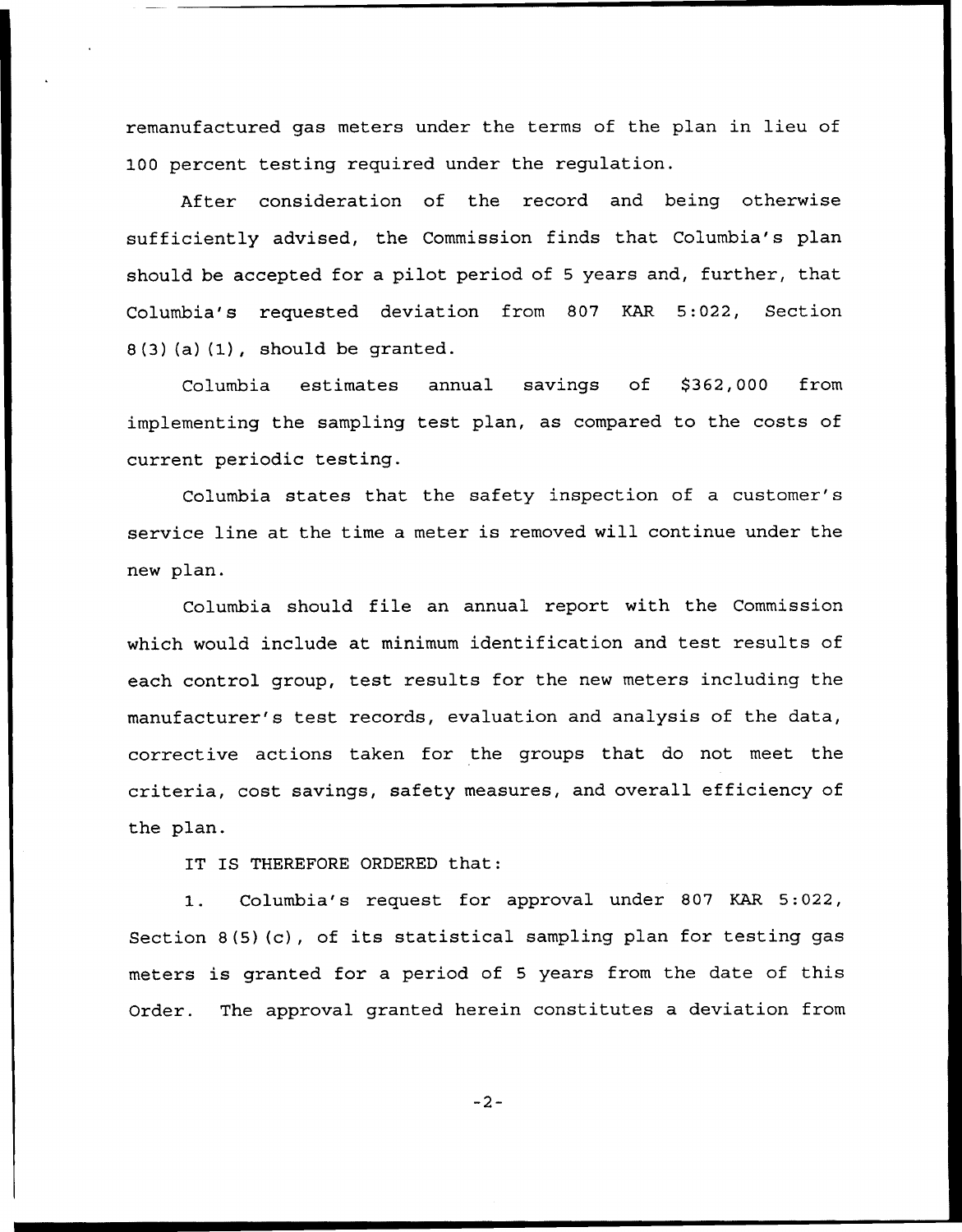testing requirements set forth in 807 KAR 5:022, Section <sup>8</sup> {3)(a) (1), 8(5) {a) and 807 KAR 5:006, Section 16(1).

2. Columbia shall file its evaluation of the plan with the Commission along with any application to continue the plan or a notice of discontinuance of the plan no later than April 1, 2001.

3. Within 30 days of the date of this Order, Columbia shall notify the Commission of the time frame for implementation of the plan. Columbia shall file its first annual report no later than April 1, 1997 and subsequent reports within 12 months thereafter.

Done at Frankfort, Kentucky, this 14th day of Nay, 1996.

PUBLIC SERVICE COMMISSION

PUBLIC SERVICE COMMISSION<br>Chairman

 $\overline{\mathtt{Vice}}$  Chai

Commissione

ATTEST:

Executive Director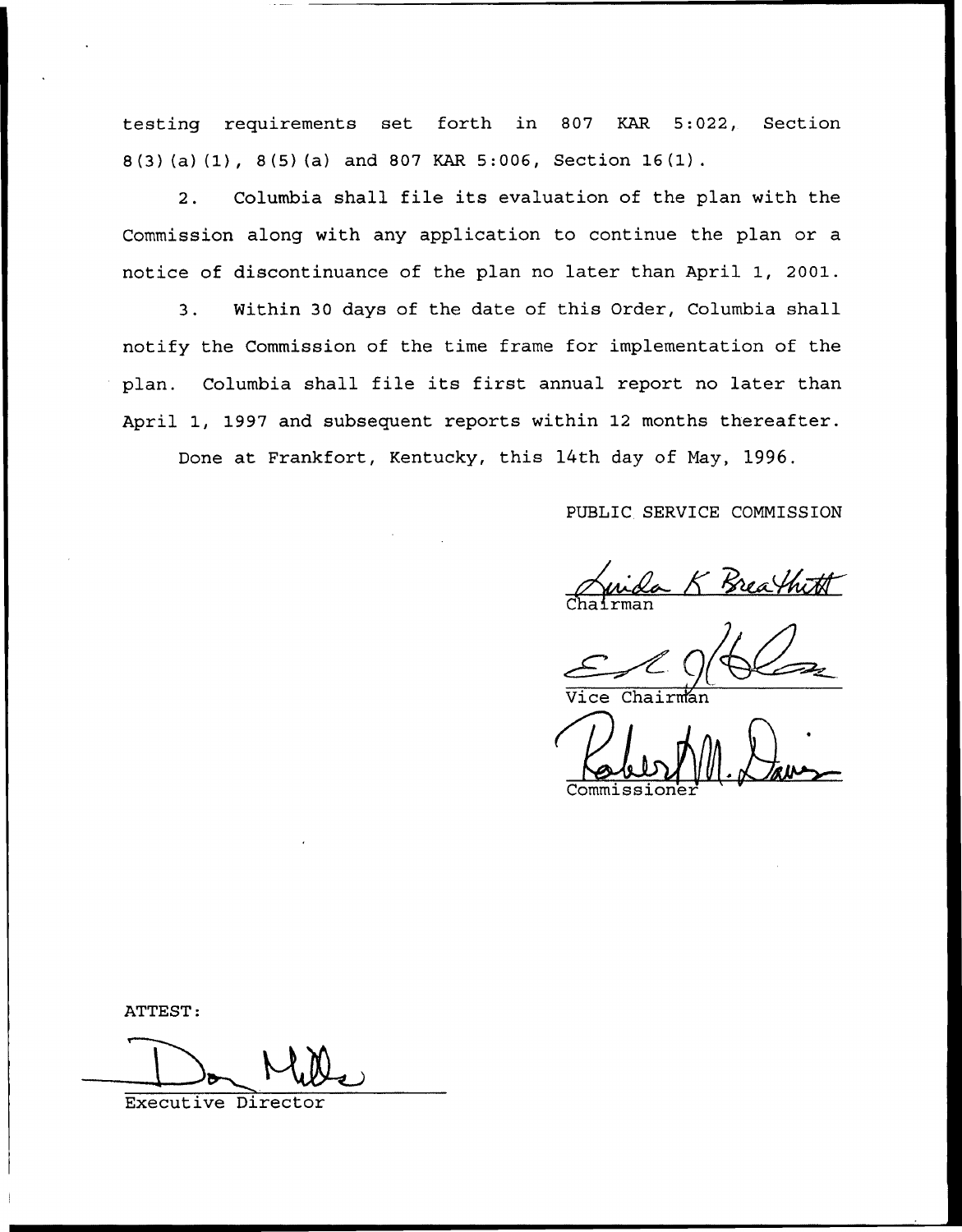#### APPENDIX

# APPENDIX TO AN ORDER OF THE KENTUCKY PUBLIC SERUICE COMMISSION IN CASE NO. 96-010 DATED MAY 14, 1996

### DESCRIPTION OF COLUMBIA GAS OF KENTUCKY'S

#### SAMPLE TESTING PLAN

Classes of Meters. Residential class meters are defined as positive displacement meters which measure gas flow up to and including 500 cfh. Commercial class positive displacement meters measure gas flow 501 cfh to and including 1,500 cfh. Industrial class positive displacement meters measure gas flow over 1,500 cfh.

Control groups. Gas meters will be divided into homogeneous control groups and each group will be between one and ten thousand gas meters. <sup>A</sup> sample will be drawn randomly from each control group, with the sample size determined by the size of the control group and the table of sample size code letters for normal inspection level II of the Military Standards.

Regardless of the group size, the minimum size for residential meters will be <sup>32</sup> meters or the number of group, if smaller. Since the group size for commercial and industrial meters will usually be small, the minimum sample size will be determined by inspection level II of single sample plans for the applicable inspection in the master table of the Military Standards.

Testing in service meters. <sup>A</sup> control group of in service meters will be tested according to the table for a single sample plan, normal inspection level, with an acceptable quality level ("AQL") of 6.5 and accuracy level of  $\pm 2$  percent. Meters in the control group will be selected randomly for testing by using random number generator software from the meter database to ensure that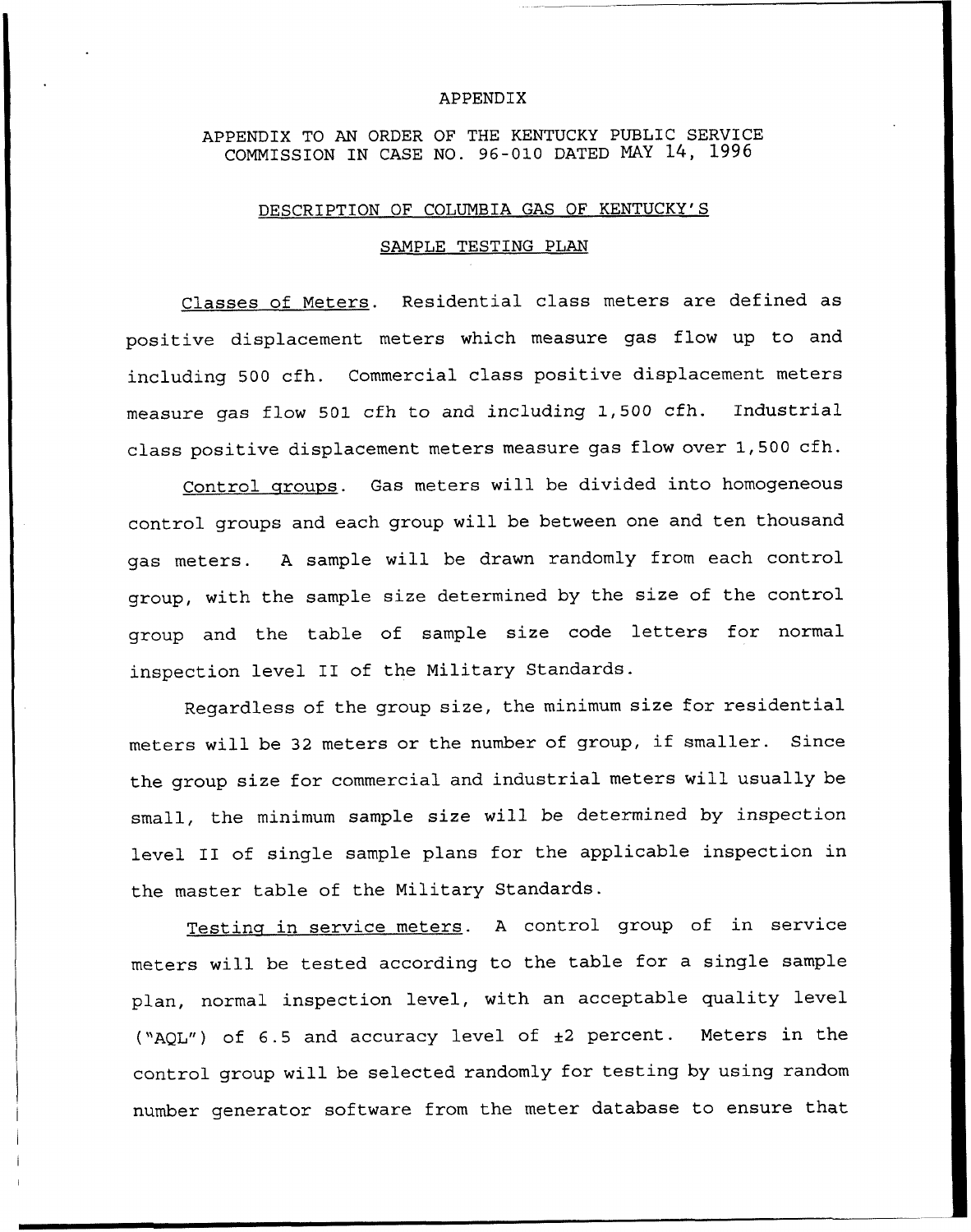all meters in the control group will have an equal chance to become part of the sample.

Table 1 listed herein indicates the group size, sample size, accept and reject levels in accordance with Military Standards at AQL of 6.5 for normal inspection in the master table.

| CONTROL GROUP | SAMPLE SIZE    | <b>ACCEPT</b>  | <b>REJECT</b>  |
|---------------|----------------|----------------|----------------|
| 2 TO 8        | $\overline{a}$ | $\circ$        | 1              |
| 9 TO 15       | 3              | $\mathbf 0$    | 1              |
| 16 TO 25      | 5              | $\mathbf 0$    | 1              |
| 26 TO 50      | 8              | $\mathbf{1}$   | $\overline{a}$ |
| 51 TO 90      | 13             | $\overline{2}$ | 3              |
| 91 TO 150     | 20             | 3              | 4              |
| 151 TO 280    | 32             | 5              | 6              |
| 281 TO 500    | 50             | 7              | 8              |
| 501 TO 1200   | 80             | 10             | 11             |
| 1201 TO 3200  | 125            | 14             | 15             |
| 3201 TO 10000 | 200            | 21             | 22             |

TABLE 1 — SINGLE SAMPLING PLAN FOR NORMAL INSPECTION

Performance of a control group is acceptable when the number of meters in the sample test within an accuracy level of  $\pm 2$  percent for all test flow rates: do not exceeds the accept number in Table 1. The control group is rejected if the number of meters rejected in the sample equals or exceeds the rejected number in Table 1.

An accepted control group will remain in service until all meters within the group have been removed by attrition or service life limitations of the group. <sup>A</sup> rejected control group will be removed according to the plan's early removal program.

 $-2-$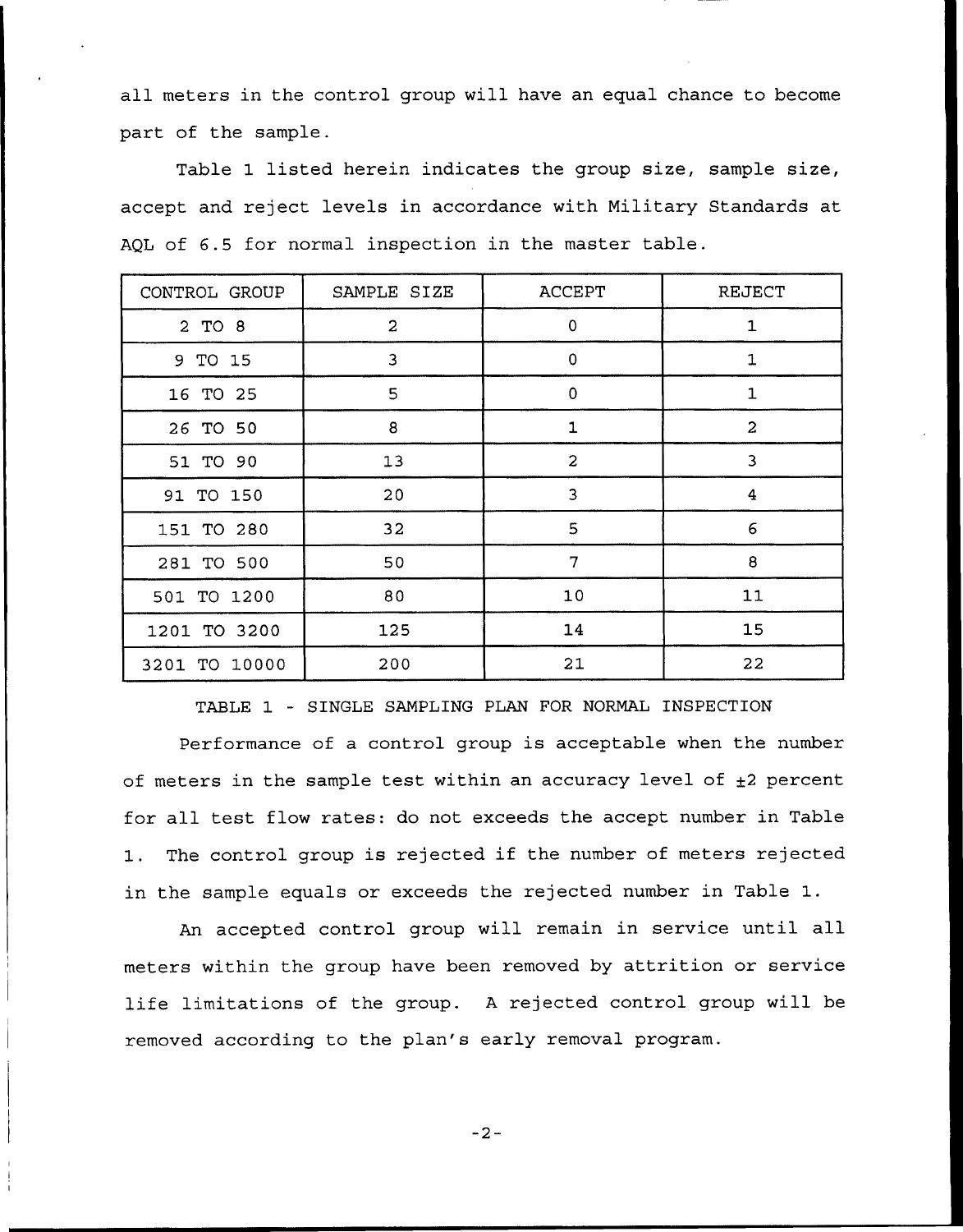When a control group is rejected, all meters within the group will be removed from service within 18 months. However, a subgroup within the control group may be identified for poor performance while the remaining group is tested and proven to be acceptable. In such case, the sub-group will be removed within 12 months, while the remaining meters in the original control group remain in service.

Reduced inspection for in service meters. In order to provide an incentive for high quality performance in a control group, the plan includes reduced testing, or a reduced inspection level, which is implemented according to Table <sup>2</sup> of the Military Standards listed herein. Single sampling plan for reduced inspection require that ten consecutive successful testing of the group and no sample is rejected during the normal level inspection; and the total number of meters rejected in each of the samples is no greater than the applicable number in Table 2.

| CONTROL GROUP | SAMPLE SIZE     | <b>ACCEPT</b> | REJECT |
|---------------|-----------------|---------------|--------|
| 5 TO 25       | 2               | $\Omega$      |        |
| 26 TO 50      |                 | $\Omega$      |        |
| 51 TO 90      | 5               |               | 2      |
| 91 TO 150     | 8               |               | 2      |
| 151 TO 280    | 13              | $\mathbf{z}$  |        |
| 281 TO 500    | 20              | ີ             | 4      |
| 501 TO 1200   | 32 <sub>2</sub> | 5             | 6      |
| 1201 TO 3200  | 50              |               | 8      |

TABLE 2 — SINGLE SAMPLING PLANS FOR REDUCED INSPECTION When a control group or sub-group is subject to a reduced inspection, the normal inspection level is implemented if the

 $-3-$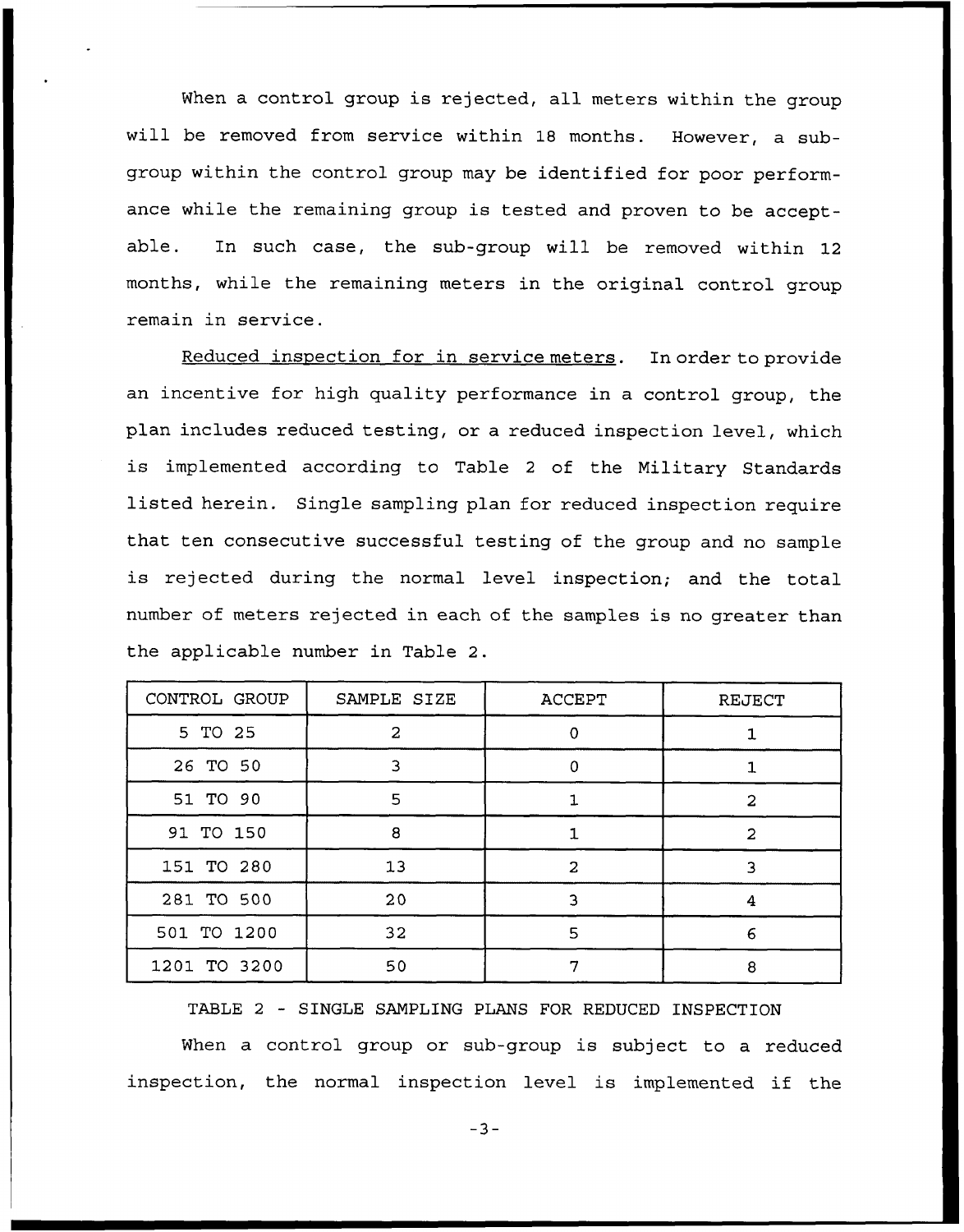control group or sub-group is rejected. Table <sup>2</sup> provides the range of group sizes, sample sizes, and the accept and reject limits when a reduced inspection is instituted. The number of meters in a control group subject to reduced inspection will not exceed 3,200 meters and the minimum sample size for residential meters will be 32 meters.

Tightened inspection for in service meters. When normal inspection is in effect, tightened inspection shall be instituted when a control group is operating within the high limits of the specified acceptable limits for five consecutive tests. Table <sup>3</sup> of the Military Standards for single sampling plan for tightened inspection is implemented. The minimum sample size for residential meters will be 32 meters or the number of the control group.

| Group Size       | Sample Size    | Accept (AC)         | (RE)<br>Reject |
|------------------|----------------|---------------------|----------------|
| $-8$<br>2        | $\overline{a}$ | $\pmb{\mathsf{O}}$  | $\mathbf 1$    |
| $-15$<br>9       | 3              | $\pmb{0}$           | 1              |
| 16<br>$-25$      | 5              | $\mathsf{O}\xspace$ | 1              |
| 26<br>$-50$      | 8              | 1                   | $\overline{2}$ |
| 51<br>$-90$      | 13             | 1                   | $\overline{a}$ |
| 91<br>$-150$     | 20             | $\overline{a}$      | 3              |
| $-280$<br>151    | 32             | 3                   | 4              |
| 281<br>$-500$    | 50             | 5                   | 6              |
| $-1,200$<br>501  | 80             | 8                   | 9              |
| $1,201 - 3,200$  | 125            | 12                  | 13             |
| $3,201 - 10,000$ | 200            | $18$                | 19             |

TABLE 3 - SINGLE SAMPLING PLAN FOR TIGHTENED INSPECTION

Testing new meters. The plan includes sample testing of group of new meters in accordance with Table <sup>4</sup> of the Military Standards,

 $-4-$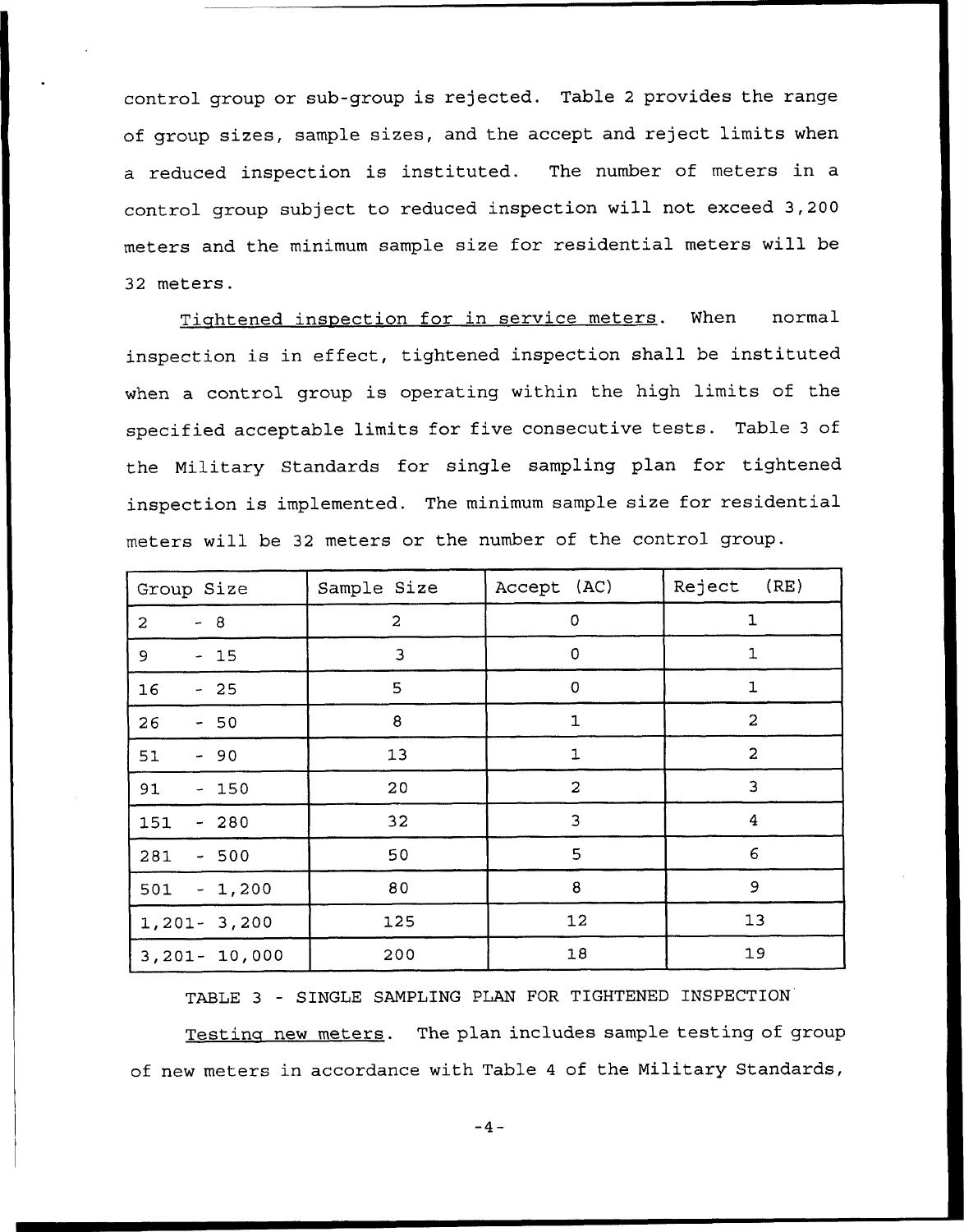normal inspection level II, and an AQL of 1.0 to insure an accuracy average of 99 percent. All new meters purchased by Columbia will be tested by the manufacturer before shipment to Columbia. <sup>A</sup> copy of the manufacturer's test records for new meters will be filed with the Commission in the annual sampling plan report. If the sample from any group fails the test, the entire group will be rejected.

| CONTROL GROUP | SAMPLE SIZE    | <b>ACCEPT</b>  | REJECT         |
|---------------|----------------|----------------|----------------|
| 2 TO 8        | $\overline{a}$ | $\circ$        | 1              |
| 9 TO 15       | 3              | 0              | 1              |
| 11 TO 25      | 5              | 0              | $\mathbf 1$    |
| 26 TO 50      | 8              | 0              | 1              |
| 51 TO 90      | 13             | 0              | $\mathbf{1}$   |
| 91 TO 150     | 20             | $\Omega$       | 1              |
| 151 TO 280    | 32             | $\mathbf{1}$   | $\overline{a}$ |
| 281 TO 500    | 50             | $\mathbf{1}$   | $\overline{a}$ |
| 501 TO 1200   | 80             | $\mathbf{1}$   | $\overline{2}$ |
| 1201 TO 3200  | 125            | $\overline{2}$ | 3              |
| 3200 TO 10000 | 200            | 3              | 4              |

TABLE <sup>4</sup> - SINGLE SAMPLING PLANS FOR NEW METERS

Annual report. Columbia will file with the Commission an annual report which will include at minimum identification and test results of each control group, test results of for the new meters including the manufacturer's test records, evaluation and analysis of the data, and any corrective action taken. Columbia will also address cost savings, safety measures, and overall efficiency of the sampling plan.

 $-5-$